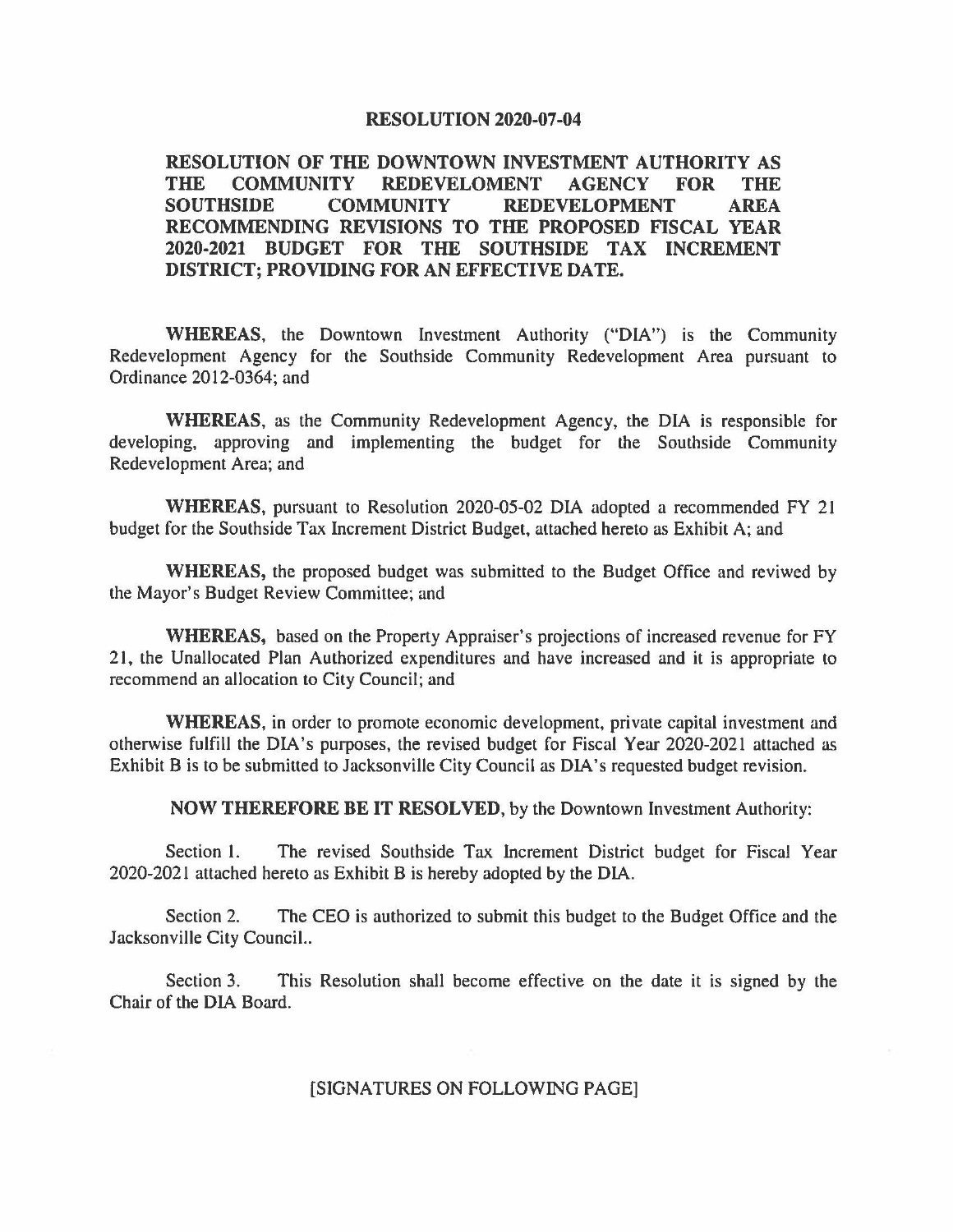RESOLUTION 2020-07-04 **PAGE 2 OF 2** 

WITNESS: **STATE BOWNTOWN INVESTMENT AUTHORITY**  $7/20/2020$ Karen Underway Ron Mogdy, Chairman Date

VOTE: In Favor:  $\frac{8}{\sqrt{2}}$  Opposed: <u>O</u> Abstained: <u>O</u>